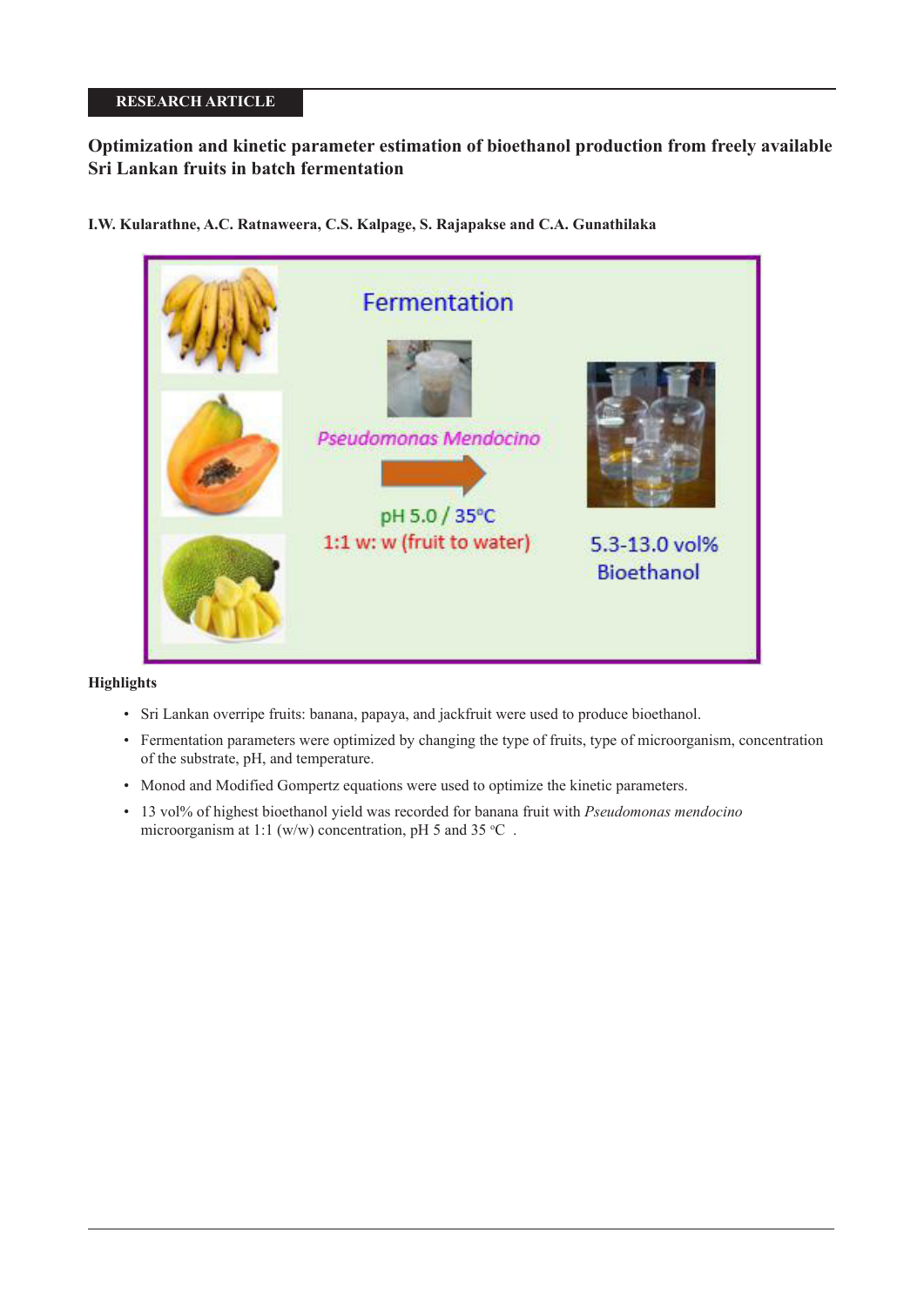# **RESEARCH ARTICLE**

# **Optimization and kinetic parameter estimation of bioethanol production from freely available Sri Lankan fruits in batch fermentation**

### **I.W. Kularathne1,\*, A.C. Ratnaweera1 , C.S. Kalpage2 , S. Rajapakse3 and C.A. Gunathilaka2**

<sup>1</sup>Department of Mechanical Engineering, Faculty of Engineering, University of Peradeniya, Peradeniya, Sri Lanka. *2 Department of Chemical and Process Engineering, Faculty of Engineering, University of Peradeniya, Peradeniya, Sri Lanka.*

*3 Department of Molecular Biology & Biotechnology, Faculty of Science, University of Peradeniya, Peradeniya, Sri Lanka.*

*Received: 22/01/2020 ; Accepted: 14/08/2020*

**Abstract:** Bioethanol is used in many countries as an alternative to gasoline, mainly due to better emission characteristics. Since Sri Lanka imports fuel for its whole transportation requirement, this research aims optimization and kinetic parameter estimation of bioethanol production from freely available Sri Lankan fruit wastes. Bioethanol production was carried out using three different freely available overripe fruits in Sri Lanka: banana (*Musa* spp*.,* embul kesel variety), papaya *(Carica papaya)* and jackfruit (*Artocarpus heterophyllus)*. Kinetic evaluation of the fermentation process and optimization of bioethanol yields were carried out by changing the type of fruits, type of microorganism (*Saccharomyces cerevisiae* and *Pseudomonas mendocino* (PM)), concentration of the substrate (1:1, 1:1.5, 1:2 w/w ratio of fruit and water), pH  $(4.3, 5.0, 5.7)$ , and temperature  $(27, 32, 35 \text{ °C})$ . Estimation of the kinetic parameters was carried out using Monod and Modified Gompertz equations by fitting experimental data. The best parameters found for the fermentation of banana using PM microorganism were 1:1 (w/w) concentration at pH 5 and 35 oC with a maximum bioethanol yield of 13 vol%. Experimental data were well fitted with Monod model and Gompertz model, with a higher regression coefficient of R2 99.81 and R2 > 99.37 respectively. Comparative to the reported, 12.8 vol% bioethanol yield from banana by fermentation using PM microorganism at room temperature a higher bioethanol yield of 13 vol% could be obtained by fermentating banana fruit mass using PM microorganism with 1:1 (w/w) concentration at pH 5 and 35  $^{\circ}$ C temperature.

*Keywords:* Fruit wastes; Batch-fermentation; Biofuel; Kinetic Modelling; Optimization.

# **INTRODUCTION**

Bioethanol has been identified as an attractive alternative biofuel source for fossil fuel due to several merits such as the possibility of using bioethanol as a transportation fuel, reduction of its greenhouse gas emission, the availability of various renewable feedstocks, etc. Presently, bioethanol is produced from sugar-containing feedstocks such as sugar cane, molasses, etc., starch-containing grains; corn, wheat, etc., lignocellulosic materials such as agricultural residues, wood, etc. and waste materials: municipal waste, vegetable

waste, fruit wastes, etc. (Goyal *et al*., 2008; Manochioa *et al*., 2017; Mustapa *et al*., 2008). Bioethanol, blended with gasoline (less than 10 % of ethanol) is widely used in many countries as a transportation fuel with existing gasoline engines because of improved emission characteristics (Mustapa *et al*., 2008).

Nevertheless, owing to the high production cost of ethanol, many researchers have focused more on investigating into freely available efficient bioethanol substrates and microorganisms for higher bioethanol yield (Faradiella *et al.,* 2017). Overripe fruit mass (obtained from waste fruits) has been identified as an ideal substrate for bioethanol production.

Many fruits are well grown in Sri Lanka. Out of the most available fruits, banana, papaya, and jack fruits have been identified as the most sugar-rich fruits which could be used efficiently for bioethanol production (Kularathne *et al*., 2016). Overripe fruits have been identified as proven feedstocks to produce bioethanol by fermentation using *Saccharomyces cerevisiae* since those fruits contain simple sugars such as sucrose, fructose, maltose as well as reducing sugars such as glucose, xylose etc. (Jahid *et al*., 2018). However, fruit wastes such as peels which contain cellulose are with a great constraint to access for the production of fermentable sugars. Such lignocellulosic materials should be subjected to pretreatments such as physical, chemical and biochemical pretreatments before the fermentation process (Behera *et al*., 1996).

Carbohydrate is available in three types as sugars, starches and fibres. Starches are considered as the complex sugars. Unripe fruits mainly contain starch. The amount of starch content of fruits varies depending on the type of fruit and the ripen stage. At the harvest, fruits contain a high percentage of starch and low percentage of sugar. Comparative to other fruits, unripe banana contains 20% starch and 1% sugar at the time of harvest. As the fruits ripen, formation of sucrose takes place first, however, nearly a constant amount while the amount of fructose and glucose content increases until the end of the ripening processes. A fully ripped banana, which is yellow with



*\*Corresponding Author's Email:* iwk@pdn.ac.lk *https://orcid.org/0000-0002-8288-4430*

 This article is published under the Creative Commons Attribution License (https://creativecommons.org/licenses/by/4.0/), which permits unrestricted use, distribution, and reproduction in any medium, provided the original work is properly cited.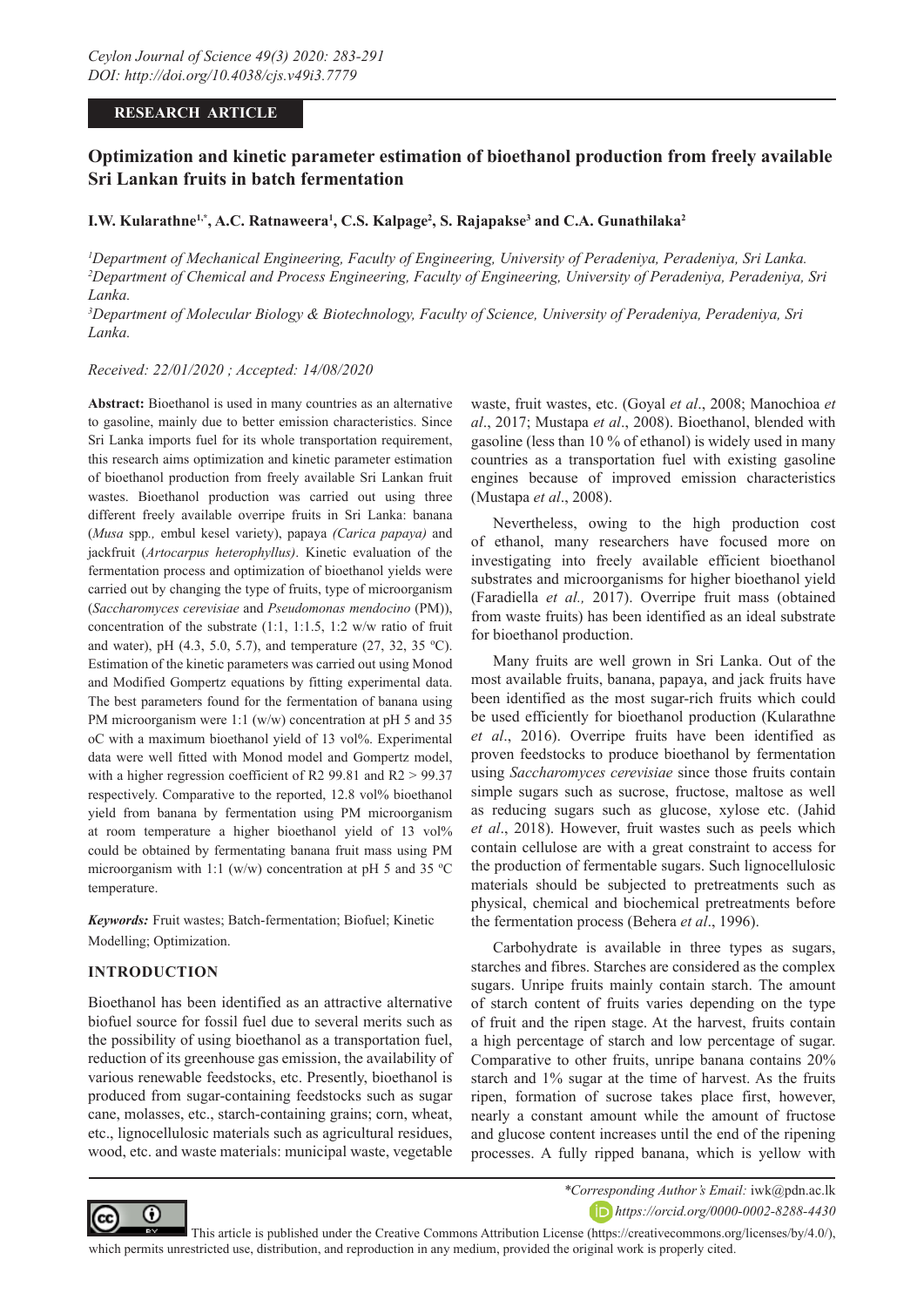some brown spots, contains 14% fructose, 20% glucose and 66% sucrose (Macrae *et al*., 1992). .

Fruit ripening process takes place in association of transient respiration. It involves a series of events including changes in physiological and biochemical levels resulting in softening, sweetening, decreased bitterness, colour alterations, etc. The major changes can be categorized into three main stages such as starch degradation, tricarboxylic acid (TCA) cycle, glyoxylate cycle, sucrose synthesis and degradation (Kumar *et al*., 2019).

Starch is composed of amylose and amylopectin. During ripening, starch is broken down into simple sugars. Various hydrolytic enzymes such as α-amylase, β-amylase, debranching enzyme, α-1 -4 glucosidase, etc. carry out its degradation processes by breaking glycosidic bonds between glucose monomers of starch. Unripe fruits contain organic acids and these acids are stored in cell vacuoles. These acids are utilized in the tricarboxylic acid (TCA) cycle and glyoxylate cycle for the respiration processes. In most ripen fruits, there is a decrease in acidity due to TCA utilization in the respiratory process (Boggio *et al*., 2000). The cell wall degradation and softening of fruit during ripening take place with the action of various enzymes such as pectinases, cellulases, hemicelluloses and other texturesoftening enzymes such as e-glycosidases, α-galactosidase, α-glucosidase, β-glucosidase, α-mannosidase, β-mannosidase, α-xylosidase, and β-xylosidase.

Presently, Sri Lanka depends on imported fossil fuel to fulfil the transportation fuel requirement. The possibility of producing first-generation bioethanol in Sri Lanka is limited due to the unavailability of extra agricultural lands. However, it has been estimated that approximately 270000 tons of the harvested fruits in Sri Lanka are wasted annually due to the improper post-harvesting activities such as improper packing, handling, transportation and storage throughout the marketing chain starting from the farmer to collector, whole seller, retailer and finally to the consumer (Kodippili, 2016). About 30% of banana, 46% of papaya, 18% of pineapple, 40 of lime, 41% of avocado and 90% of jackfruit are wasted from the annual production in Sri Lanka (Sarananda, 2000; Perera *et al*., 2009). Thus, it is a timely requirement to study the possibility of producing anhydrous bioethanol in Sri Lanka using these fruit wastes, as a gasoline substitute. It would minimize the dependence on imported fossil fuel, environmental pollution, solid waste management in the country, etc. (Borah & Mishra, 2011).

Microorganisms are used for the fermentation of substrates in the bioethanol production. Microorganisms employ several fermentation characteristics such as rapid and relevant carbohydrate fermentation ability, appropriate flocculation and sedimentation characteristics, genetic stability, ethanol tolerance, elevated concentrations of ethanol production, high cell viability for repeated recycling, and temperature tolerance (Doran, 2012). Out of many available microorganisms, yeast and bacteria are the most proven microorganisms for the production of ethanol through fermentation. Yeast species, *Saccharomyces cerevisiae* (commonly known as Baker's yeast) in

*Saccharomyces* spp variety, are the more commonly used microorganism (Casey & Ingledew, 1986). PM, a novel microorganism (Gen Bank number of KU056820.1) has been identified recently as an efficient microorganism to produce bioethanol with fermentation. (Hewawasam *et al*., 2019). Presently, many varieties of genetically modified strains are used worldwide to produce bioethanol through fermentation. During the process of bacterial fermentation, the growth of bacterial cells takes place. This involves various biochemical networks and chemical reactions. Bioethanol yield depends on the proper manipulation of fermentation factors such as agitation to improve nutrient transfer to the cell surface, aeration to improve cell growth, temperature, pH, etc. (Lee, 2008). As such, it is essential to have prior knowledge of the kinetic behaviour of the fermentation process along with kinetic models before the large-scale bioethanol production (Farah *et al*., 2011; Ogbebor *et al*., 2014; Nanthaporn, & Niron, 2013).

Accordingly, this research aims at optimizing the kinetic modelling of bioethanol production by batch fermentation of selected three types of overripe fruits.

Fermentation is carried out at three different substrate concentrations, temperatures, and pH values for the optimization of bioethanol production. Optimization and kinetic modelling are carried to predict kinetic parameters and thus to select the best fermentation factors. This has been done by considering the highest correlation between the theoretical and actual curves by using the Monod model for glucose utilization and modified Gompertz equation for bioethanol production (Tussanee *et al*., 2015).

## **MATERIALS AND METHODS**

### **Selection of fermentation parameters**

Banana, papaya and jackfruits were used as substrates. Baker's yeast (*Saccharomyces cerevisiae*) and PM were used as inocula. Three different fermentation temperatures: 27, 32, and 35 oC, three different pH values: 4.3, 5.0, and 5.7 and three different concentrations of the fruit mass as 1:1, 1:1.5 and 1:2 (w:w) fruit to distil water ratio was selected. The settings of each variable were selected reference to the literature. (Hammond *et al*., 1996; Akin-Osaniye *et al*., 2008; Nirmal *et al*., 2012).

Separate fermentation experiments were carried out with all the possible combinations of fermentation parameters shown in Table 1.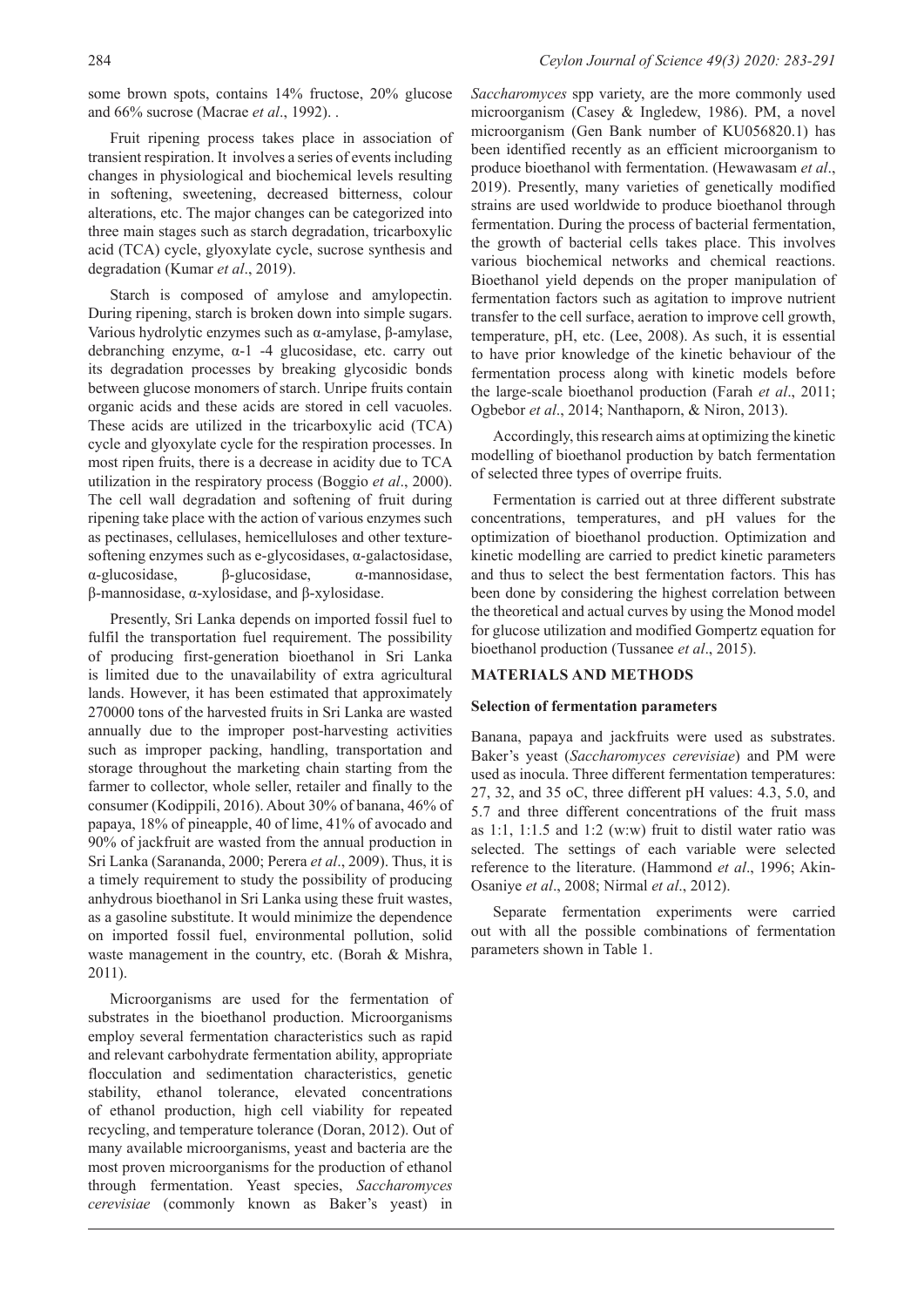| Fruit                       | Microorganism | <b>Temperature</b> / $\circ$ C pH |     | <b>Fruit to water</b><br>concentration/ $(w:w)$ |
|-----------------------------|---------------|-----------------------------------|-----|-------------------------------------------------|
| Banana- embul kesel variety | Yeast         | 27                                | 4.3 | 1:1                                             |
| Papaya                      | Yeast         | 32                                | 5.0 | 1:1.5                                           |
| Jackfruit                   | Yeast         | 35                                | 5.7 | 1:2                                             |
| Banana- embul kesel variety | <b>PM</b>     | 27                                | 4.3 | 1:1                                             |
| Papaya                      | <b>PM</b>     | 32                                | 5.0 | 1:1.5                                           |
| Jackfruit                   | <b>PM</b>     | 35                                | 5.7 | 1:2                                             |

**Table 1:** Experimental scenarios of the conducted experiments.

### **Reagents and materials**

Yeast extracts, peptone, and dextrose were purchased from Techno Pharm Chem (Delhi, India). Glucose was purchased from the local market. Agar, ammonium sulphate, magnesium sulphate heptahydrate were purchased from Marine Chemicals (India) and potassium dihydrogen phosphate was obtained from Loba Chemie Pvt Ltd (India). Potassium iodide and potassium dichromate were purchased from BDH Limited (England). Concentrated sulphuric acid and Sodium thiosulfate were purchased from Dae-Jung Chemical & Metal Co., Ltd, Korea and British Drug Houses Ltd. (London, UK) respectively.

# **Media for growing microorganisms**

Yeast Extract–Peptone–Dextrose **(**YPD) media and glucose media were used to grow *Saccharomyces cerevisiae* and PM microorganism, respectively (Hewawasam *et al*., 2019).

## **Experimental procedure**

Separate fruit juice samples with different solid contents were prepared by blending fruits and distilled water according to the required proportion in a domestic blender (Panasonic mixer grinder, model number – MX-AC300). 100.00 mL of each juice was then added in to sterile 250 mL conical flasks. The pH of each sample was set according to the sample number using a pH meter (HACH, Model No. 2786). The openings of the conical flasks were covered with cotton wool and aluminium foil for autoclaving. All the samples were then autoclaved for 30 min at 121  $\,^{\circ}$ C and allowed to cool up to room temperature. Experiments were carried out in duplicate.

### **Fermentation**

The autoclaved fruit samples were used for fermentation. 1.00 mL of bacterial suspension (0.5 McFarland) was inoculated in to the autoclaved fruit medium inside a laminar flow. The conical flasks were then air tightened with sterile cotton wool and aluminium foil to ensure the anaerobic condition and then incubated (THOMAS AT 12R) at specified temperatures (27, 32, 35 oC) by shaking at 85 rpm for about 96 h with *Saccharomyces cerevisiae* and 144 h with PM microorganism for fermentation. 5.00 mL samples were taken out from each conical flask at 24-h interval, and the pH of the remaining fruit juice

was adjusted to the specified level (HACH, Model No. 2786). The collected samples were centrifuged (TOMY, Model No. suprema 21) under 10000 rpm at -4 oC for 20 min to separate solid particles. The filtrate was collected to analyze the amount of reduction of sugar and ethanol concentrations. Finally, a confirmation run was carried out in triplicate by fermentation of banana fruit using PM microorganism under the selected best fermentation parameters.

#### **Measurement of sugar and ethanol concentrations**

The concentration of sugar in each filtrate was measured at 24-h time intervals using a calibrated refractometer (ATAGO, Model No.-1T) with a scale ranging from 0 to 30 % Brix unit. Ethanol concentrations of the filtrates were measured using Gas Chromatography (GC) (SHIMADZU, Model No. C 114850). The measured ethanol concentrations using the GC were verified randomly by the standard dichromate reagent method (William & Reese, 1950).

#### **Statistical analysis**

Kinetic model prediction, simulation, estimation of kinetic parameters, and correlations were carried out in MATLAB version R 2015a software.

### **Prediction of kinetic parameters**

Prediction of the kinetic parameters was carried out by fitting the experimental data into empirical equations. Fermentation kinetic parameters such as maximum specific growth rate ( $\mu$ *max*), half-saturation concentration ( $K_s$ ), maximum ethanol concentration (P<sub>m</sub>), maximum ethanol production rate  $(r_{pm})$ , and lag phase  $(t_L)$  were predicted reference to the theoretical graph relevant to the highest correlation between the experimental and theoretical graphs.

Monod equation (equation 1) was used to predict *µmax* and *K*<sub>1</sub> (Tussanee *et al.*, 2015).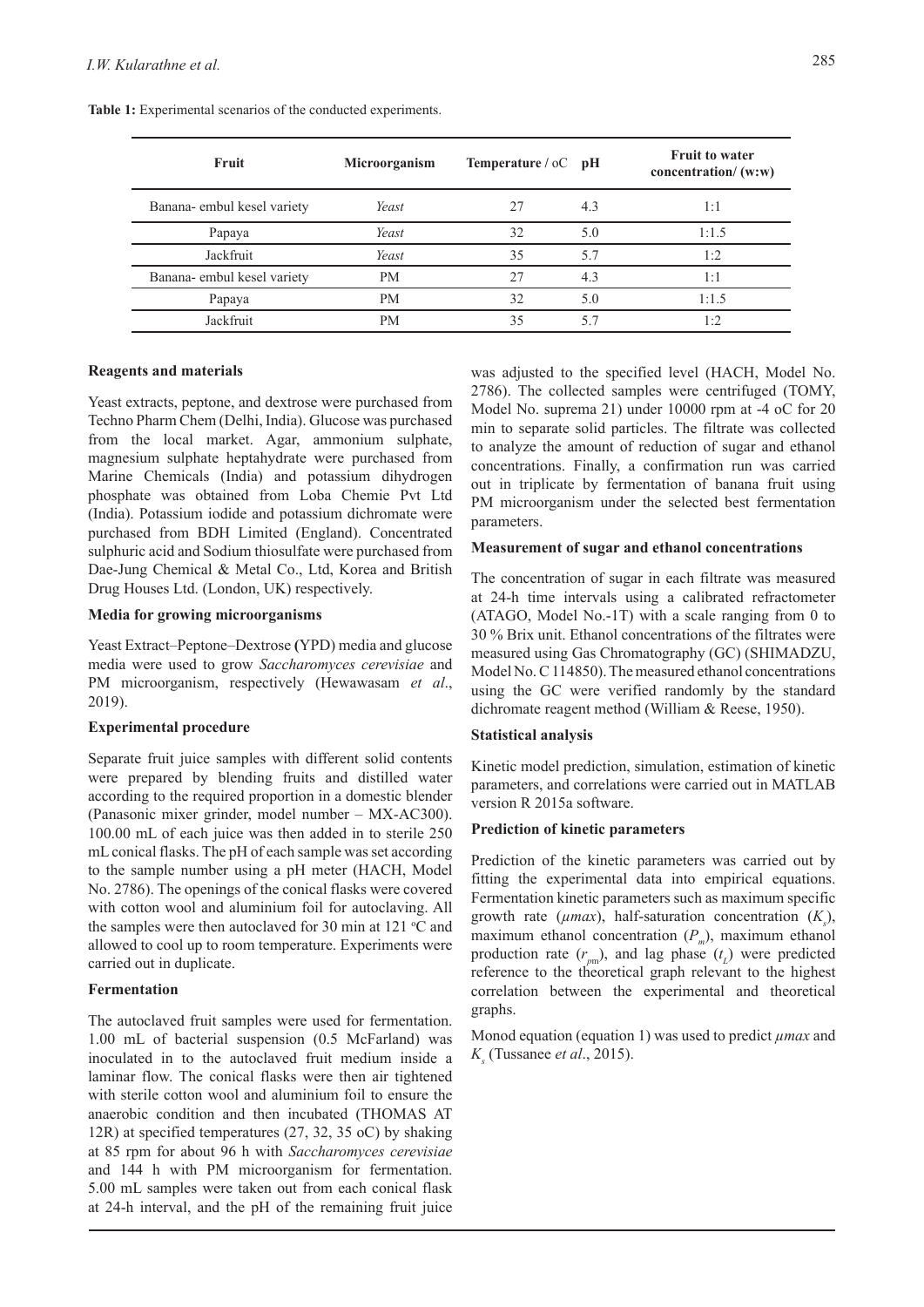$$
\mu = \frac{\mu_{max} S_e}{K_s + S_e} \tag{1}
$$

Where  $\mu$  is the specific growth rate per h, and  $S_e$  is the substrate concentration in the effluent in g/L.

Modified Gompertz model (equation 2) was carried used to predict the kinetic parameters;  $P_m$ ,  $r_{pm}$  and  $t_L$  (Tussanee *et al*., 2015).

$$
P = P_m \exp\left\{-\exp\left[\frac{r_{p,m} \exp(1)}{p_m}\right], (t_L - t) + 1\right\}
$$
 (2)

Where, *P* is the ethanol concentration in g/L, and *t* is the fermentation time in h.

# **Theoretical equations**

Sugar utilization/(%) = 
$$
\frac{\text{Amount of original sugar} - \text{Amount of residual sugar}}{\text{Amount of original sugar}} \times 100
$$
 (3)

$$
Ethanol yield/(g-ethanol/g-gluecose) = \frac{Maximum ethanol concentration (g/L)}{Utilized glucose (g/L)}
$$
\n
$$
(4)
$$

$$
Ethanol\ productivity/(g/L, h) = \frac{Maximum\ ethanol\ concentration\ (g/L)}{\text{Fermentation\ time\ (h)}}\tag{5}
$$

$$
Fermentation efficiency/(\%) = \frac{Actual \text{ ethanol yield } (g/L)}{\text{Theorritical \text{ ethanol yield } (g/L)}} \times 100
$$
 (6)

# **Data**

Sugar concentration and ethanol concentration of the filtrates at 24-h intervals were measured.

# **RESULTS AND DISCUSSION**

The highest R2 values of each fruit type and microorganism are observed and tabulated in Table 2 and Table 3 respectively. **Table 2:** Sugar concentrations at 24-h time intervals.

| Source    | Microorganism |                |      |      | Sugar concentration( $g/L$ ) |      |                  |       |
|-----------|---------------|----------------|------|------|------------------------------|------|------------------|-------|
|           |               | 0 <sub>h</sub> | 24 h | 48 h | 72 h                         | 96 h | 120 <sub>h</sub> | 148 h |
| Banana    | Yeast         | 92.6           | 32.6 | 24.6 | 19.5                         | 11.6 |                  |       |
|           | <b>PM</b>     | 87.6           | 43.4 | 34.0 | 20.3                         | 19.5 | 14.5             | 10.1  |
| Papaya    | Yeast         | 50.7           | 26.1 | 19.5 | 12.5                         | 10.9 |                  |       |
|           | <b>PM</b>     | 46.3           | 36.2 | 25.3 | 21.7                         | 14.5 | 12.3             | 10.9  |
| Jackfruit | Yeast         | 57.9           | 28.9 | 19.5 | 12.3                         | 10.1 |                  |       |
|           | <b>PM</b>     | 65.1           | 39.8 | 32.6 | 21.7                         | 12.3 | 10.9             | 10.1  |

**Table 3:** Ethanol concentrations at 24 h time intervals.

| Source        | Microorganism | Ethanol concentration $/(g/L)$ |      |      |      |      |                  |       |  |
|---------------|---------------|--------------------------------|------|------|------|------|------------------|-------|--|
|               |               | 0 h                            | 24 h | 48 h | 72 h | 96 h | 120 <sub>h</sub> | 148 h |  |
| <b>Banana</b> | Yeast         |                                | 2.3  | 6.2  | 10.3 | 5.3  |                  |       |  |
|               | <b>PM</b>     | $\Omega$                       | 0.3  | 5.4  | 5.2  | 5.6  | 13.0             | 6.9   |  |
| Papaya        | Yeast         |                                | 1.5  | 3.4  | 5.0  | 3.7  |                  |       |  |
|               | <b>PM</b>     | $\Omega$                       | 0.4  | 3.0  | 2.7  | 2.9  | 5.3              | 3.2   |  |
| Jackfruit     | Yeast         |                                | 2.1  | 4.3  | 6.8  | 4.6  |                  |       |  |
|               | <b>PM</b>     | $\Omega$                       | 0.5  | 4.6  | 4.3  | 4.7  | 7.4              | 4.5   |  |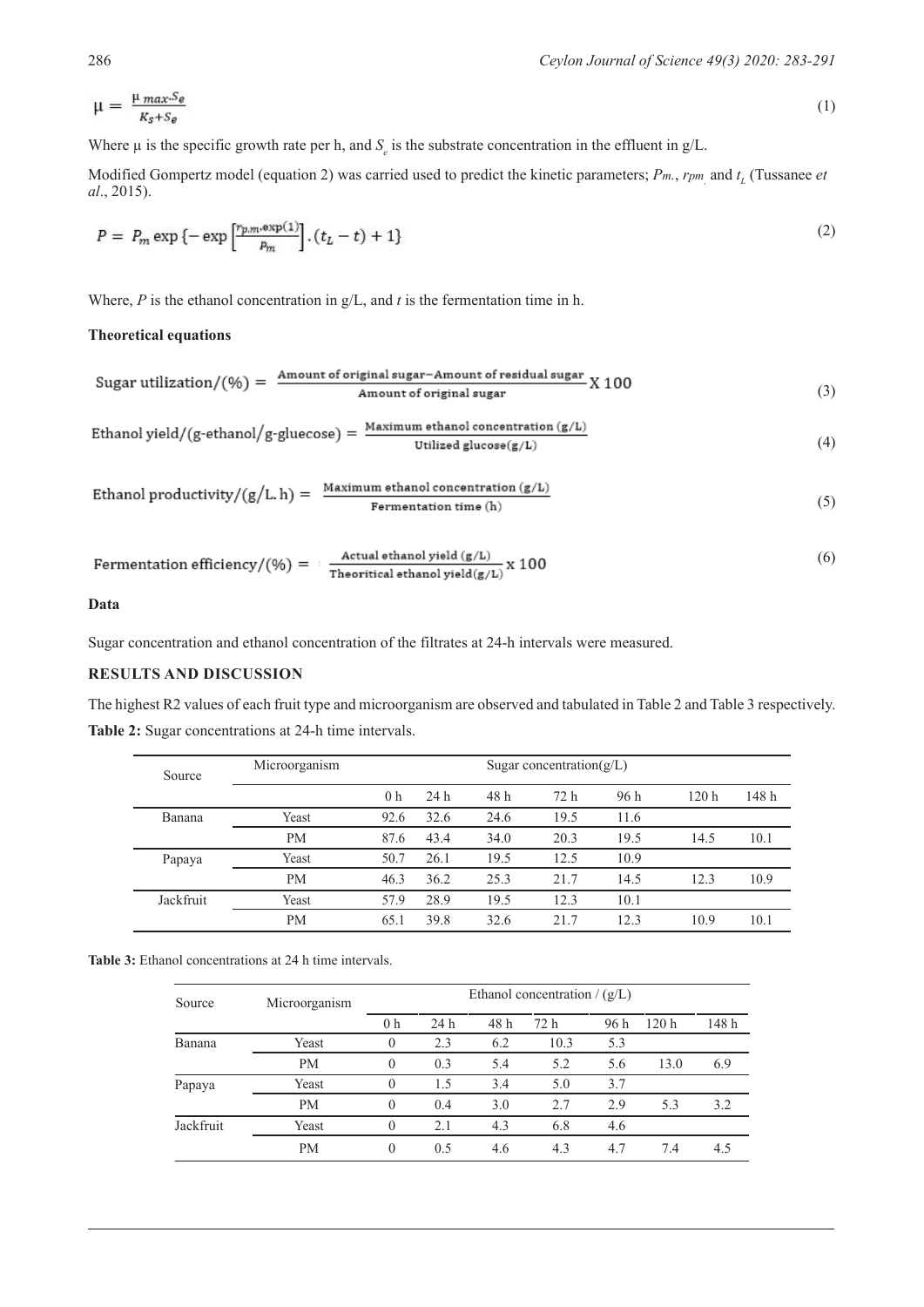### **Analytical results**

The calculated results on sugar utilization, ethanol yield, ethanol productivity, and fermentation efficiency for the three types of fruits using equations 3, 4, 5, and 6 are tabulated in Table 4.

**Table 4:** Fermentation and bioethanol production results.

| <b>Source</b> | Microorganism | <b>Sugar</b><br>utilization/<br>$(\%)$ | Max. percentage<br>ethanol concentration/<br>(g/L) |                    | <b>Fermentation</b><br>time /<br>(h) | Ethanol<br>productivity/<br>(g/L.h) | <b>Ethanol</b> yield<br>$(g-ethanol/$<br>g-glucose) | Fermentation<br>efficiency/<br>$(\%)$ |
|---------------|---------------|----------------------------------------|----------------------------------------------------|--------------------|--------------------------------------|-------------------------------------|-----------------------------------------------------|---------------------------------------|
|               |               |                                        | Actual                                             | <b>Theoretical</b> |                                      |                                     |                                                     |                                       |
| Banana        | Yeast         | 87                                     | 10.3                                               | 11.1               | 96                                   | 0.107                               | 0.127                                               | 92.5                                  |
|               | PM            | 88                                     | 13.0                                               | 15.9               | 144                                  | 0.090                               | 0.168                                               | 81.8                                  |
| Papaya        | Yeast         | 79                                     | 5.0                                                | 5.2                | 96                                   | 0.052                               | 0.126                                               | 96.0                                  |
|               | <b>PM</b>     | 76                                     | 5.3                                                | 6.0                | 144                                  | 0.037                               | 0.150                                               | 88.3                                  |
| Jackfruit     | Yeast         | 83                                     | 6.8                                                | 6.9                | 96                                   | 0.071                               | 0.142                                               | 97.4                                  |
|               | <b>PM</b>     | 84                                     | 7.4                                                | 7.5                | 144                                  | 0.051                               | 0.135                                               | 98.1                                  |

The data in Table 4 verifies that a higher percentage of sugar of all three types of fruits, ranging from 76 to 88%, has been utilized for bioethanol production. Minimum percentage of sugar utilization was observed from papaya fruit when ferment with PM microorganism. The maximum percentage of sugar utilization of 88% was observed with banana fruit when ferment with PM. The relatively higher percentage of sugar utilization by each fruit type is due to the higher ethanol tolerance of PM microorganism. Experimental and theoretical bioethanol yield for all types of fruits is relatively close, and actual ethanol yield is always lower than the theoretical bioethanol yield and the experimental results on ethanol concentrations are in an acceptable range comparative to the reported bioethanol concentrations by Akin-Osaniye et al., 2008, Suhas et al., 2013 and Brent *et al*., 1996. The actual and theoretical bioethanol yield of 13.0 g/L and 15.9 g/L, respectively, were observed using banana (embul variety) with PM which reveals that PM is a new collection to the bioethanol industry with a higher ethanol yield. From the confirmation run, carried out by fermentation banana fruit with PM at 32 oC temperature and 5 pH by maintaining fruit to water concentration of 1:1, a maximum ethanol yield of around 13.0 g/L was obtained. This amount of bioethanol yield is considerably high using a natural microorganism. Reference to the same table, ethanol yield of jackfruit with yeast is about 7.4 g/L, which is increased up to 7.5 g/L with PM. A study by Akin-Osaniye *et al*., in 2008, reported that the ethanol yield of jackfruit is 5.4 g/L with same fermentation conditions with *Saccharomyces cerevisiae*, and it has been increased by 2 g/L with PM (Akin-Osaniye *et al*., 2008). Considering the fermentation time, for all types of fruits, fermentation with PM has resulted in a long fermentation time of 120 hours with increasing bioethanol yield. This suggests that PM is a highly ethanol tolerant microorganism. The highest ethanol productivity of 0.107 g/L.h was observed with banana fruit with yeast and the highest bioethanol yield in grams ethanol over grams glucose was observes as 0.168 for banana fruit with PM microorganism (Table 4). These results appear to consistent with the results published in the literature by Tussanee *et al*.,

in 2015. The observed fermentation efficiencies in Table 4 are in a considerably higher range of 81.8% to 98.1%, which proves the maximum bioethanol productivity during the fermentation processes.

#### **Selection of optimum fermentation parameters**

The optimum fermentation parameters were obtained by considering the highest correlation between the experimental graph and theoretical graphs for each type of fruit with two different microorganisms. Monod equation (Equation 1) was used to obtain the theoretical graph of the variation of sugar concentration of the substrate with time for each fruit variety with each microorganism for estimating optimum fermentation process parameters and relevant fermentation kinetic parameters. Modified Gompertz equation (Equation 2) was used to obtain theoretical graphs of the variation of ethanol concentration in the filtrate with time for each fruit variety with each microorganism for estimating the ethanol production kinetic parameters. Corresponding graphs for the highest correlation with the experimental data are shown in Figures 1 and 2 respectively.

The highest correlation coefficients for the fermentation and ethanol production are given in Table 5. The best fermentation process parameters such as temperature, pH, and concentration of the fruit pulp: fruit to water ratio (w:w) for each fruit type with two different microorganisms are given in the same table.

Fermentation and ethanol production kinetic parameters, obtained from Monod model and Modified Gompertz equation are given in Table 6. Reference to Tables 4 and 5, the highest ethanol yield of 15.9 g/L has been predicted for the fermentation of banana fruit with PM at  $35$  °C temperature, pH of 5, and fruit to water concentration of 1:1. The lowest fermentation temperature and pH of 32 oC and 4.3, respectively, have been predicted for papaya fruit with fruit to water concentration of 1:1.5, resulting in maximum ethanol yield of around 5.0 g/L.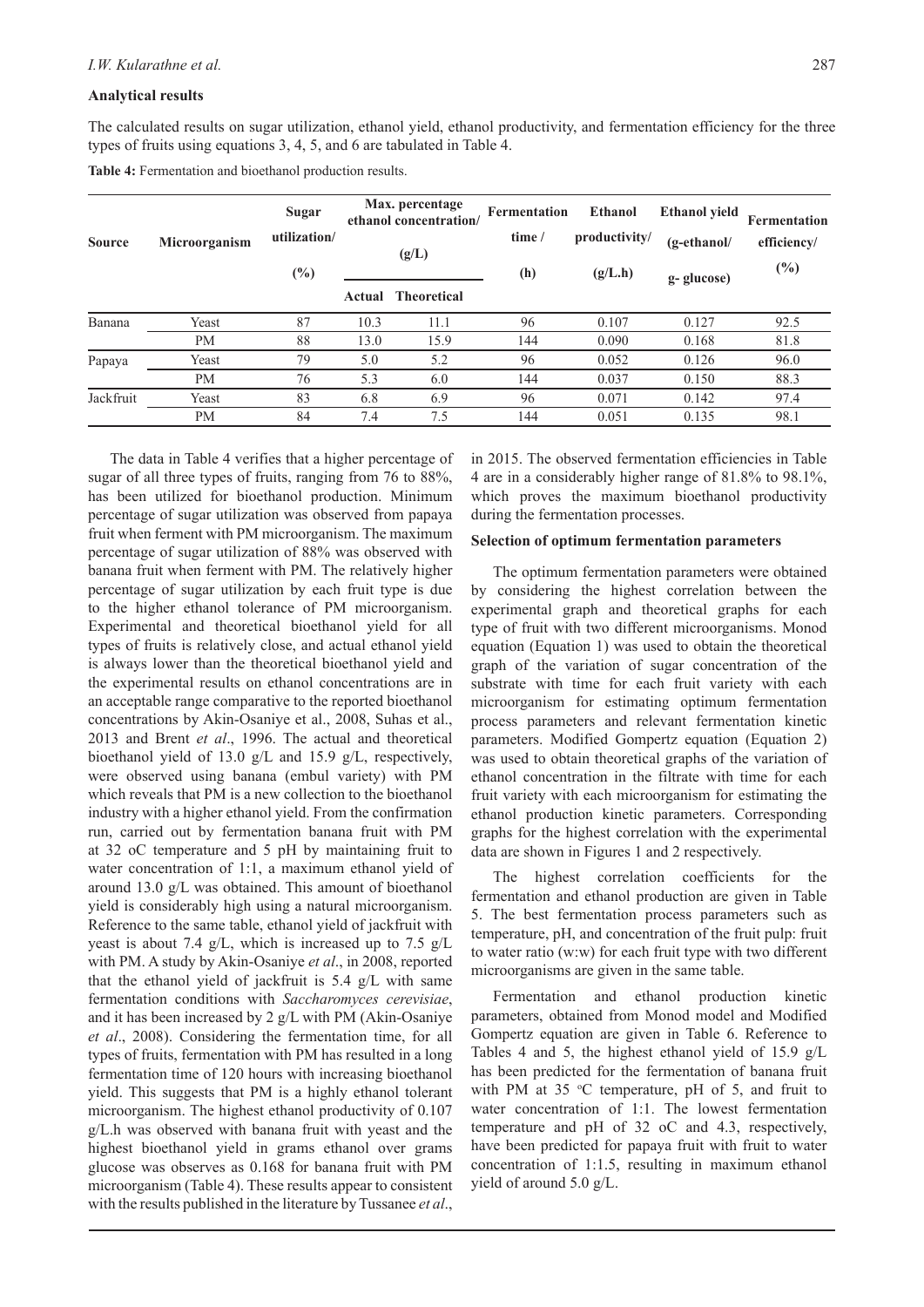

Figure 1: Variation of sugar concentration in the filtrate with time (considering the highest correlation of each fruit variety and each microorganism).



Figure 2: Variation of ethanol concentration the filtrate with time (considering the highest correlation of each fruit variety and each microorganism).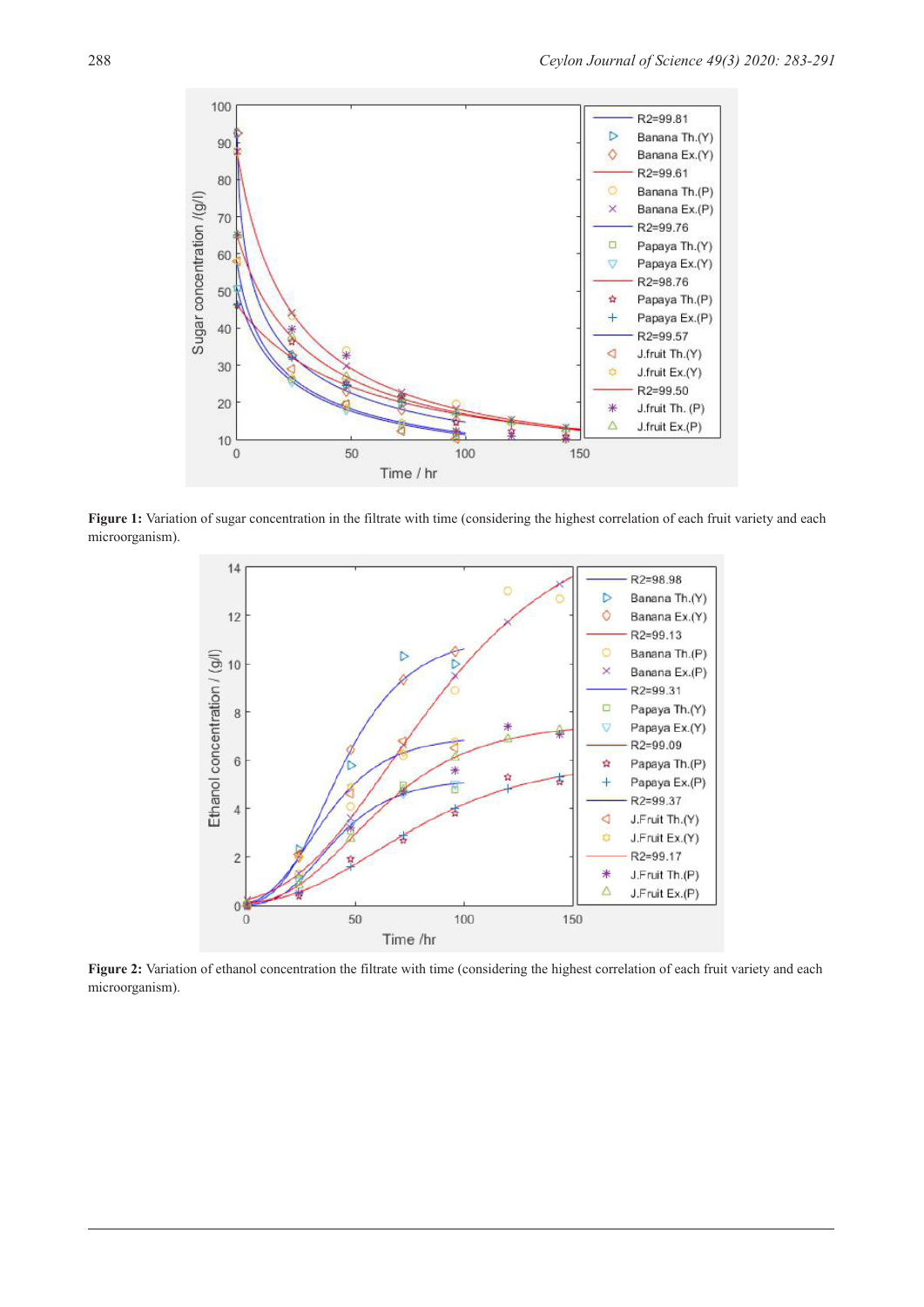**Table 5:** Optimum fermentation parameters and correlations.

|           |                                 |    |                                             | <b>Concentration</b> | COLLETATION (IN2) |                |  |
|-----------|---------------------------------|----|---------------------------------------------|----------------------|-------------------|----------------|--|
|           | <b>Fruit type</b> Microorganism |    | (fruit:water)<br>Temperature / $\circ$ C pH |                      | Fermentation      | <b>Ethanol</b> |  |
|           |                                 |    |                                             | /(w:w)               |                   | Production     |  |
| Banana    | Yeast                           | 35 | 4.3                                         | 1:2                  | 99.81             | 98.98          |  |
|           | <b>PM</b>                       | 35 | 5.0                                         | 1:1                  | 99.61             | 99.13          |  |
| Papaya    | Yeast                           | 27 | 4.3                                         | 1:1.5                | 99.76             | 99.31          |  |
|           | <b>PM</b>                       | 27 | 4.3                                         | 1:1.5                | 98.76             | 99.09          |  |
| Jackfruit | Yeast                           | 32 | 5.0                                         | 1:1.5                | 99.57             | 99.37          |  |
|           | PM                              | 32 | 4.3                                         | 1:2                  | 98.50             | 99.17          |  |
|           |                                 |    |                                             |                      |                   |                |  |

**Concentration Correlation (R2)**

**Table 6:** Predicted kinetic parameters obtained from Monad and modified Gompertz models.

|               |               | Monad model                |                   | <b>Modified Gompertz model</b> |                  |            |
|---------------|---------------|----------------------------|-------------------|--------------------------------|------------------|------------|
| <b>Source</b> | Microorganism | $\mu$ max /(g/g-<br>VSS.h) | $K_{\rm c}/(g/L)$ | $P_{m}(\text{g/L})$            | $r_{pm}/(g/L.h)$ | $t_I$ /(h) |
| Banana        | Yeast         | 0.039                      | 100               | 11.13                          | 0.19             | 14.24      |
| Banana        | <b>PM</b>     | 0.309                      | 720               | 15.90                          | 0.13             | 20.24      |
| Papaya        | Yeast         | 0.067                      | 120               | 5.21                           | 0.11             | 14.62      |
| Papaya        | <b>PM</b>     | 0.246                      | 656               | 6.00                           | 0.06             | 19.22      |
| Jackfruit     | Yeast         | 0.052                      | 100               | 6.98                           | 0.13             | 9.21       |
| Jackfruit     | <b>PM</b>     | 0.135                      | 340               | 7.54                           | 0.09             | 17.56      |

The obtained best pH value of 4.5 for papayais in compatible with the data reported in the literature by Akin-Osaniye *et al*., in 2008. The best fermentation parameters for jackfruit using Yeast are 32 °C temperature, pH 5.0, and fruit to water concentration of 1:1.5. On the other hand, with PM microorganisms, the best fermentation parameters/ conditions of 32 oC temperature, pH of 4.3 and fruit to water concentration of 1:2 have been observed. The fermentation process parameters using yeast, tabulated in Table 5, are in compatible with the data reported by Akin-Osaniye *et al*., 2008. It was noticed that the bioethanol yield of all the fruits has been increased with PM microorganism.

Considering to the correlations in Table 5, all the correlations are in a higher range, above 98.50, which indicates that the bioethanol production process is well explained by the Monod equation and modified Gompertz equations. Besides, the received graphs in this study are quite similar to the graphs obtained by a previous study reported Tussanee *et al*., in 2015.

## **Prediction of kinetic parameters**

The kinetic parameters in Table 6 were obtained by performing kinetic analysis with Monod and modified Gompertz equations in MATLAB by considering the graphs obtained with the highest correlations. Values for the maximum specific growth rate (µ*max*) and saturation concentration  $(K<sub>s</sub>)$  were obtained from Monad equation while maximum ethanol concentration (*Pm)*, maximum ethanol production rate  $(r_{\text{p}m})$  and lag time (from the beginning of fermentation to exponential ethanol production) ( $t_l$ ) were obtained using modified Gompertz equation. According to Table 5, the values for µ*max* were found in the range of 0.039 to 0.309. These values seem to

be similar to the values, reported in the literature (Ariyanti & Hadiyanto, 2013; Farias *et al*., 2014). Usually halfsaturation concentration,  $K<sub>s</sub>$  is a low value but the results of K<sub>s</sub> obtained in this study are relatively high due to higher substrate concentration, which is commonly found in ethanol production (Nadya *et al*., 2012). The calculated values for P<sub>m</sub> for fermentation of the three fruits with yeast are in agreement with the values reported in previous studies on ethanol production (Nadya *et al*., 2012). Values for  $r_{\text{max}}$  and  $t_{\text{L}}$  among the three different types of fruits studied were found in the range of 0.06-0.19 g/L.h and 9.21-20.24 h respectively and these values, validate the results of previous studies by Tussanee *et al*. in 2015. These kinetic parameters could be useful to design the bioreactor for commercial-scale ethanol production with these overripe fruit masses.

#### **CONCLUSIONS**

Fermentation of overripe banana, papaya and jackfruit was successfully carried out in batch fermentation and the fermentation results were used for the optimization and kinetic parameter estimation of the fermentation process. Banana was identified as the most potential freely available fruit in Sri Lanka for the bioethanol production using a novel microorganism, PM. The highest bioethanol yield of about 13.0 g/L was obtained by fermentation banana fruit mass with a concentration of fruit mass to water ratio of 1:1 using PM microorganism by fermentation at 35 oC temperature and pH of 5. The fermentation process was well explained by the Monod equation and modified Gompertz equations with high correlations of 99.61 and 99.13 respectively.

Considering the experimental bioethanol yield and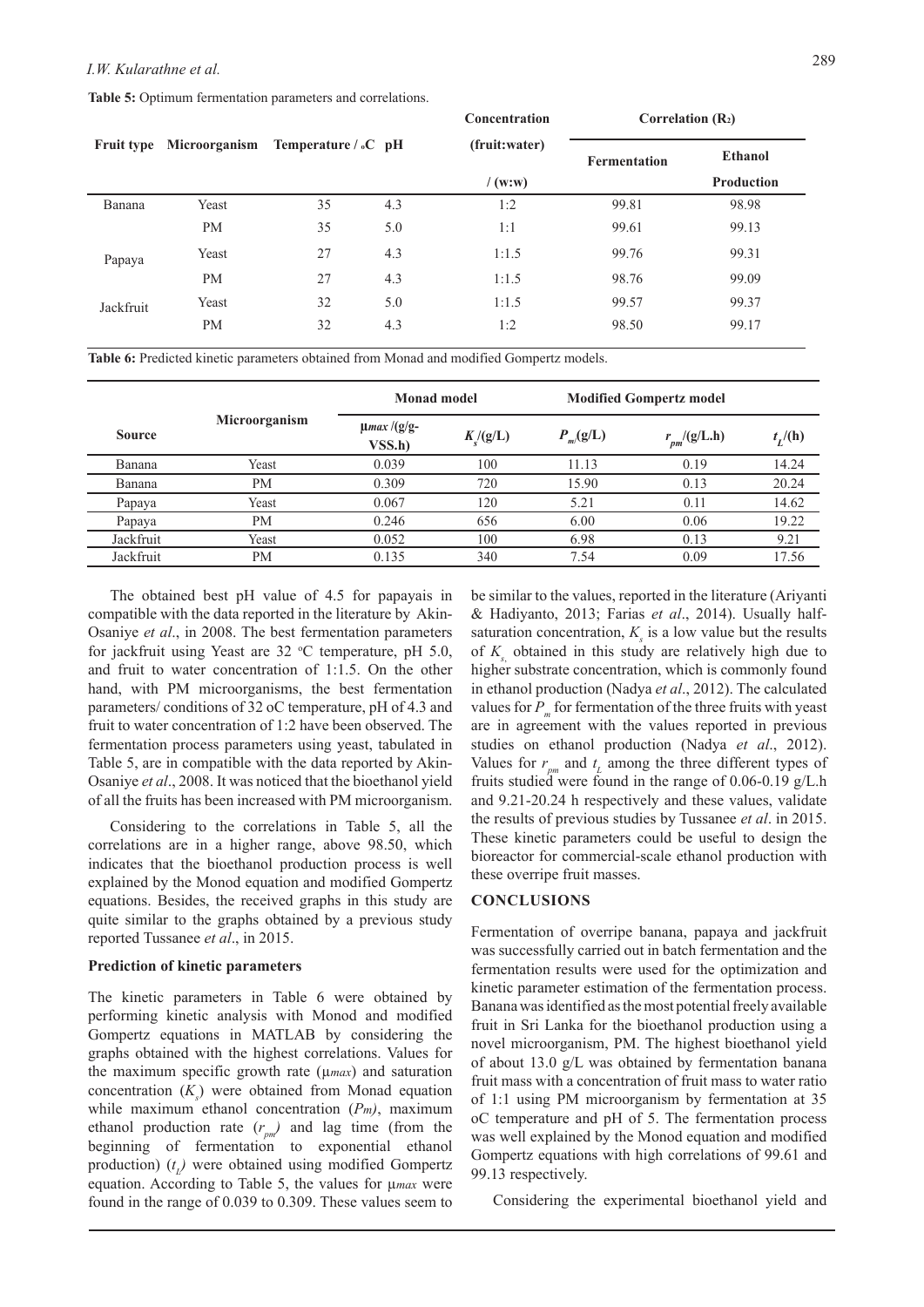the available banana waste data of Sri Lanka in 2017, approximately 2x106 litters of anhydrous bioethanol could be produced annually by utilising whole available banana waste in Sri Lanka. Further, the residual materials of the bioethanol production processes could be used as an ecofriendly, non-toxic and biodegradable fertilizer.

# **CONFLICTS OF INTEREST**

The authors declare that they have no conflict of interest.

# **ACKNOWLEDGEMENT**

The authors would like to acknowledge the financial assistance from the University Grants Commission *(Grant No. UGC/VC/DRIC/PG2015(III)/PDN//01).*

### **REFERENCES**

- Akin-Osaniye, B., Nzelibe, H. and Agbaji, A., (2008). Ethanol Production from Carica papaya (Pawpaw) Fruit Waste. *Asian Journal of Biochemistry,* **3**(3), pp. 188-193 DOI: 10.3923/ajb.2008.188.193.
- Ariyanti, D. and Hadiyanto, H. (2013). Ethanol production from whey by Kluyveromyces marxianus in batch fermentation system: kinetic parameters estimation. *Bulletin of Chemical Reaction Engineering and Catalysis*, **7**(3), pp. 179-184. DOI: https://doi. org/10.9767/ bcrec.7.3.4044. 179-184.
- Behera, B., Arora, M. and Sharma, D. (1996). Scanning Electronic Microscopic (SEM) Studies on Structural Architecture of Lignocellulosic Materials of Calotropis Procers During its Processing for Saccharification. *Bioresource Technology,* **58**, pp. 241-24. PII: S0960- 8524(96)00039-9.
- Boggio, S., Palatnik, J., Heldt, H. and Valle, E. (2000). Changes in amino acid composition and nitrogen metabolizing enzymes in ripening fruits of Lycopersicon esculentum Mill. *Plant Science,* **159**, pp. 125-133. DOI. org/10.1016/S0168-9452(00)00342-3.
- Borah, D. and Mishra, V. (2011). Production of Bio Fuel from Fruit Waste. *nternational Journal of Advanced Biotechnology Research,* **1**(1), pp. 71-74.
- Brent, . J., Richard, E., Drew, D. and Charlie, G. (1996). Alcohol from Banana. *Bio Resource Technology,* **56**, 125- 130. DOI.org/10.1016/0960-8524(95)00177-8.
- Casey, G. and Ingledew, W. (1986). Ethanol Tolerance in Yeasts. *CRC Critical Reviews in Microbiology,* **13**(3), 219-280. DOI: 10.3109/10408418609108739. Doran, P. (2012). In: *Bioprocess Engineering Principles.*
- Londen: Acadamic Press Limited, pp. 648-651. ISBN: 0122208552.
- Faradiella, M., Nurul, I., Ferdaus, M.Y. and Awang, M. (2017). Greenhouse gas emissions during plantation stage of palm oil-based biofuel production addressing different land conversion scenarios In Malayasia. *Environ Sci Pollut Res Int,* **24**(6), pp. 5293-5304. DOI:10.1007/s11356 -016-8270-0.
- Farah, A., Ahmad , T., Mohd, H. and Maizirwan, M. (2011). Study of growth kinetic and modelling of ethanol production by Saccharomyces cerevisiae. *African*

*Journal of Biotechnology,* **16**(81), pp. 18842-18846. DOI: 10.5897/AJB11.2763.

- Farias, D., Andrade de, R.R. and Maugeri-Filho, F. (2014). Kinetic modeling of ethanol production by Scheffersomyces stipitis from xylose. *Applied of Biochemistry and Biotechnology,* **172**(1), pp. 361-379. DOI: 10.1007/s12010-013-0546-y.
- Goyal, H., Diptendu, S. and Saxena, R. (2008). Biofuels from thermochemical conversion of renewable resources: A review. *Renewable and Sustainable Energy Reviews,* **12** (02), pp. 504-517. DOI.org/10.1016/j. rser.2006.07.014.
- Hammond, J., Richard, E., Drew, D. and Charlie, G. (1996). Alcohol from Bananas. *Bio Resource Technology,* **56**, 125-130. DOI.org/10.1016/0960-8524(95)00177-8.
- Jahid, M., Gupta, A. and Sharma, D. (2018). Production of Bioethanol from Fruit Wastes (Banana, Papaya, Pineapple and Mango Peels) Under Milder Conditions. Journal of Bioprocessing and Biotechnology, **8**(3), pp. 1-11. DOI: 10.4172/2155-9821.1000327.
- Kodippili I.I.H. (2016). *Minimise post-harvest losses of fruits to ensure food security,.* [Online] Available at: http://www.dailynews.lk/2016/11/10/ business/98641.
- Kularathne, I., Rajapakshe, S., Kalpage, C. and Rathnaweera, A. (2016). Comparision of sugar contents of six selected Sri Lankan fruits. *Proceedings of Postgraduate Institute of Science Research Congress,*  Peradeniya, Sri Lanka, 7<sup>th</sup> to 8<sup>th</sup> October, pp. 172.
- Kumar, S., Kumar, R.P.A. and Chopra, D. (2019). Enzymes. In: *Postharvest Physiology and Biochemistry of Fruits and Vegetables.* Haryana, India: 2019 Elsevier Inc., pp. 335-357 ISBN: 9780128132791.
- Lee, J. (2008). Biochemical Engineering. 1st edition.. In: *Albright's Chemical Engineering Handbook.* Florida: Taylor and Francis Group, LLC, pp. 1529-1537. ISBN 9780367577452.
- MacRae, E., Quick, W., Benker, C. and Stitt, M. (1992). Carbohydrate metabolism during postharvest ripening in kiwifruit. *Planta,* **188**, pp. 314-323. DOI: 10.1007/ BF00192797.
- Manochioa, C., Andrade, B.R., Rodrigueza, R.P. and Moraesb, B.S. (2017). Ethanol from biomass: A comparative overview. *Renewable and Sustainable Energy Reviews,* **80** (02), pp. 743-755 DOI. org/10.1016/j.rser.2017.05.063.
- Mustapa, B., Havva, B. and Cahida, O. (2008). Progress in bio-ethanol processing, *Energy and Combustion Science,* **34**, pp. 551 -573. DOI.org/10.1016/j. pecs.2007.11.001.
- Nadya, H., Zainal, S., Atikah, O. and Tengku, E.T.Z.M. (2012). Optimization of Ethanol Fermentation from Pineapple Peel Extract Using Response Surface Methodology (RSM). *International Journal of Biological, Biomolecular, Agricultural, Food and Biotechnological Engineering,* **6** (12), pp. 1102-1108.
- Nanthaporn, T. and Niron, C. (2013). Fermentation of pineapple juice using wine yeasts: kinetics and characteristics. *Asian Journal of Food and Agro -*Industry, 6(1), pp. 1-10. ISSN 1906-3040.

Nirmal, S., Sonam, P. and Danesh, A. (2012). Process